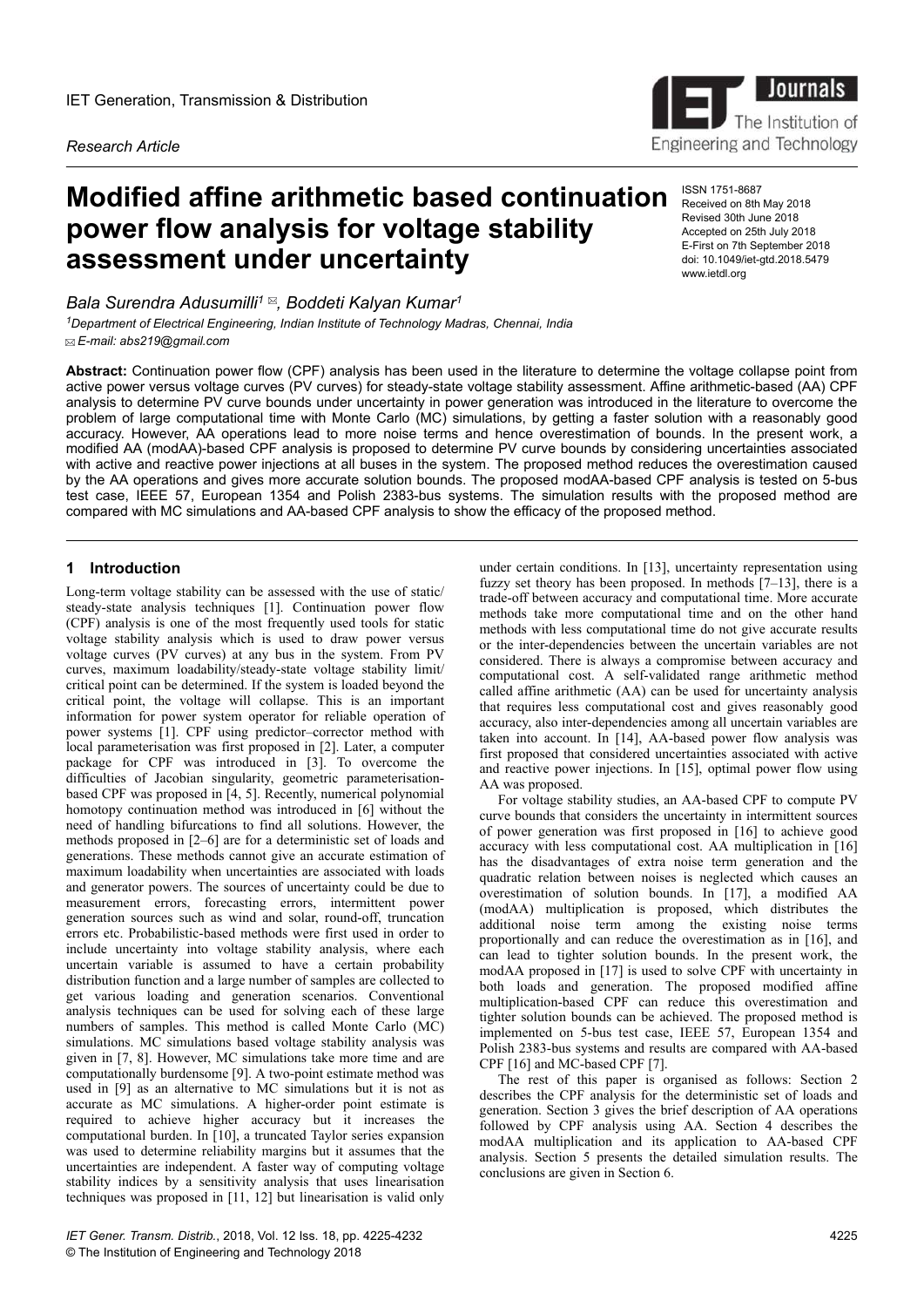# **2CPF analysis**

CPF analysis is a method of finding the power flow solution at each loading condition when the load is increased step-by-step from the base case. Bus voltage reaches a critical point or steadystate voltage stability limit with an increase in load, beyond which the voltage will collapse. CPF uses predictor–corrector method of finding the next solution on the curve from the starting point, i.e. from the base load point. PV curves at any bus in the system can be obtained from the output of CPF.

The active power and reactive power balance equations, at each bus in a system are reformulated in order to include the loading factor (*λ*) as follows:

$$
P_{g_i 0}(1 + \lambda K_{g_i}) - P_{1,0}(1 + \lambda K_{1_i}) = P_i, \quad i = 1, 2, ..., N_P \tag{1}
$$

$$
Q_{g_i 0} - Q_{l_i 0} (1 + \lambda K_{l_i}) = Q_i, \quad i = 1, 2, ..., N_Q
$$
 (2)

$$
Q_{l_10} = P_{l_10} \times \tan(\Psi_i), \quad i = 1, 2, ..., N_Q
$$
 (3)

where

$$
P_i = \sum_{k=1}^{N} |V_i| |V_k| [G_{ik} \cos(\delta_i - \delta_k) + B_{ij} \sin(\delta_i - \delta_k)] \tag{4}
$$

$$
Q_i = \sum_{k=1}^{N} |V_i| |V_k| [G_{ik} \sin(\delta_i - \delta_k) - B_{ij} \cos(\delta_i - \delta_k)] \tag{5}
$$

where  $P_{\text{g},0}$ ,  $Q_{\text{g},0}$  are specified or base-case active and reactive power generations at the *i*th bus, respectively.  $P_{1,0}$ ,  $Q_{1,0}$  are specified or base-case active and reactive powers drawn by loads at the *i*th bus, respectively.  $|V_i|$ ,  $|V_k|$  are bus voltage magnitudes at buses *i* and *k*, respectively.  $G_{ik}$ ,  $B_{ik}$  are conductance and susceptance of  $(i, k)$ th element in the *Y*-bus matrix.  $\delta_i$ ,  $\delta_k$  are bus voltage angles at buses *i* and *k*, respectively. *N* is total number of buses in the system. *NP* is total number of buses at which *P* is specified (excluding slack bus).  $N_Q$  is total number of buses at which *Q* is specified.  $\lambda$  is the loading factor such that  $(0 \le \lambda \le \lambda_{cr})$ .  $\lambda = 0$  corresponds to base load and  $\lambda = \lambda_{\rm cr}$  corresponds to the critical load (i.e. steady-state voltage stability limit).  $K_{1i}$ ,  $K_{g_i}$  are constants used to specify the rate of change in load power and generator power at the *i*th bus, respectively, as  $\lambda$  varies.  $\Psi_i$  is the load power factor angle at the *i*th bus.

The non-linear algebraic equations  $(1)$ – $(5)$  can be represented as

$$
f(\delta, V, \lambda) = 0 \tag{6}
$$

In deterministic CPF, (1)–(5) are solved at different loading conditions by using a well-established curve tracing approach, 'Predictor–Corrector method'. Starting from an initial known solution corresponding to base case  $(\lambda = 0)$ , this method traces the full PV curve. In the predictor step, an approximate solution can be obtained by calculating the tangent vector from the initial solution point. The local parameterisation technique with the voltage at a load bus taken as continuation parameter has the advantage of not needing to switch between continuation parameters [16] to trace the full PV curve.

In the corrector step, the predicted solution is taken as the initial values and the conventional Newton–Raphson method is used to solve the equations given in (7). The actual set of non-linear power balance equations is augmented by one equation corresponding to the local parameterisation

$$
\begin{bmatrix} f(\delta, V, \lambda) \\ V_k - V_k^p \end{bmatrix} = 0 \tag{7}
$$

where  $V_k^p$  is the predicted value of the *k*th bus voltage. Here, *k* corresponds to the bus which has the largest rate of change of

voltage magnitude with respect to load changes. Starting from the *k*th load bus voltage corresponding to base load, the voltage is decreased step-by-step and the corresponding *λ* is determined by the predictor–corrector approach. From now onwards, the CPF for deterministic loads and generation is termed as det-CPF.

## **3AA-based CPF**

The det-CPF described so far in Section 2 gives PV curve bounds for deterministic input, i.e. for a particular set of power generations and demands. Whenever the power injections at the buses represent an uncertainty range, the state variables and outputs in the system also represent a range of values. So, a range arithmetic technique called AA was proposed in [18], for solving CPF with uncertainty, labelled as AA-CPF, is described below.

#### *3.1 Affine arithmetic*

In AA, each uncertain variable is represented by an affine form, i.e. first degree polynomial comprises of its central value and partial deviations which shows the correlation among various variables as follows:

$$
\hat{u} = u_0 + u_1 \epsilon_1 + u_2 \epsilon_2 + \dots + u_n \epsilon_n \tag{8}
$$

where  $u_0$  is the central value of the affine form.  $u_1, u_2, \ldots, u_n$  are the partial deviations representing the magnitudes of the corresponding uncertainty.  $\epsilon_1$ ,  $\epsilon_2$ , ...,  $\epsilon_n$  are the noises that represent independent sources of uncertainties and they lie within  $[-1, +1]$ .

In AA, mathematical operations on uncertain variables are broadly classified into (i) affine operations and (ii) non-affine operations. The result of affine operations is strictly an affine form. Basic affine operations on generalised variables  $\hat{u}$ ,  $\hat{v}$  are given as follows:

$$
\hat{u} + \hat{v} = (u_0 \pm v_0) + (u_1 \pm v_1)\epsilon_1 + \dots + (u_n \pm v_n)\epsilon_n
$$
  
\n
$$
a\hat{u} = (au_0) + (au_1)\epsilon_1 + (au_2)\epsilon_2 + \dots + (au_n)\epsilon_n
$$
  
\n
$$
\hat{u} \pm b = (u_0 \pm b) + u_1\epsilon_1 + u_2\epsilon_2 + \dots + u_n\epsilon_n
$$
\n(9)

where  $a, b \in R$ .

Any mathematical operation other than (9) is a non-affine operation, the result of which is a non-affine form and is approximated to affine form using Chebyshev approximations [18]. Multiplication of two affine forms is the most frequently used nonaffine operation. Suppose  $\hat{u} = (u_0 + \sum_{i=1}^n u_i \epsilon_i)$ ) and  $\hat{v} = (v_0 + \sum_{i=1}^n v_i \epsilon_i)$ , then their multiplication can be given by

$$
\hat{u} \times \hat{v} = u_0 v_0 + \sum_{i=1}^n (v_0 u_i + u_0 v_i) \epsilon_i + \left( \sum_{i=1}^n u_i \epsilon_i \right) \left( \sum_{i=1}^n v_i \epsilon_i \right) \tag{10}
$$

The last term in (10) is approximated by the radius operator for an affine variable denoted by  $R(\hat{u})$  which is the radius of the AA variable  $\hat{u}$  and it is given as  $R(\hat{u}) = \sum_{i=1}^{n} |u_i|$ .

Hence,  $(10)$  can be approximated as follows:

$$
\hat{u} \times \hat{v} = u_0 v_0 + \sum_{i=1}^n (v_0 u_i + u_0 v_i) \epsilon_i + R(\hat{u}) R(\hat{v}) \Lambda \tag{11}
$$

where  $\Lambda$  is a new noise term introduced due to the non-affine operation and is also given by the interval [−1,1].

### *3.2 PV curve computation using AA-CPF*

In AA-CPF, the curve tracing procedure uses a predictor–corrector method along with local parameterisation and is same as in det-CPF that is described in Section 2. As the active and reactive power injections are a range of values, the state variables of the system also represent a range. The bus voltage magnitude and angle in affine form are represented as follows:

4226 *IET Gener. Transm. Distrib.*, 2018, Vol. 12 Iss. 18, pp. 4225-4232 © The Institution of Engineering and Technology 2018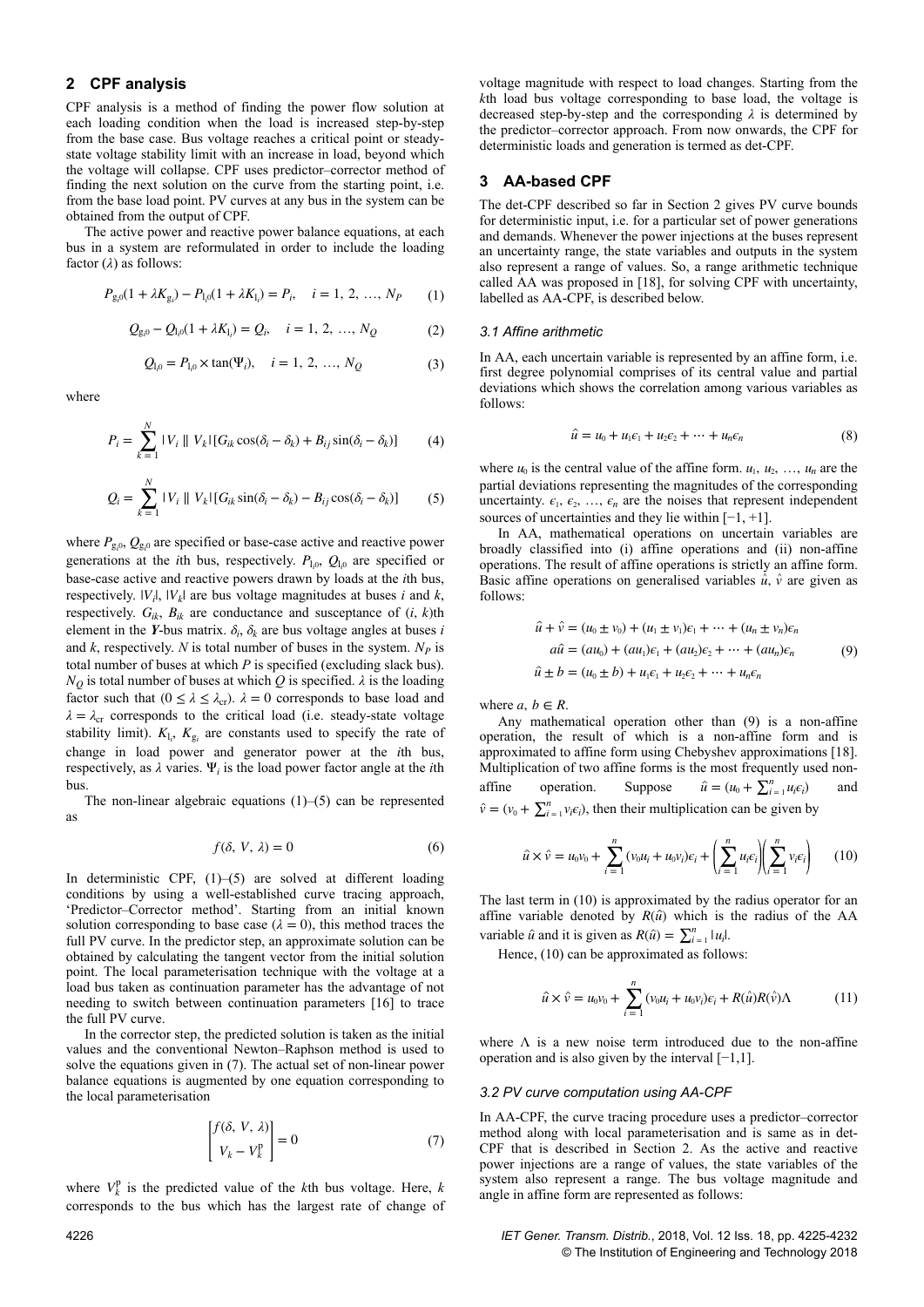$$
\widehat{V}_i = V_i^0 + \sum_{j=1}^{N_P} V_{ij}^P \epsilon_{P_j} + \sum_{k=1}^{N_Q} V_{ik}^Q \epsilon_{Q_k} \quad \text{for } i = 1, 2, ..., N_Q \quad (12)
$$

$$
\hat{\delta}_i = \delta_i^0 + \sum_{j=1}^{N_P} \delta_{ij}^P \epsilon_{P_j} + \sum_{k=1}^{N_Q} \delta_{ik}^Q \epsilon_{Q_k} \quad \text{for } i = 1, 2, ..., N_P \tag{13}
$$

$$
\hat{\lambda} = \lambda^0 + \sum_{j=1}^{N_P} \lambda_j^P \epsilon_{P_j} + \sum_{k=1}^{N_Q} \lambda_k^Q \epsilon_{Q_k}
$$
 (14)

where  $V_i$ ,  $\delta_i$  are voltage magnitude and angle, respectively, at the *i*th bus in affine form.  $\lambda$  is the loading factor  $\lambda$  in affine form.  $V_i^0$ ,  $\delta_i^0$ are the central values of the *i*th bus voltage magnitude and angle, respectively.  $\lambda^0$  is the central value of loading parameter  $\lambda$  which is obtained from det-CPF.  $V_{ij}^P$ ,  $\delta_{ij}^P$  are partial deviations of the *i*th bus voltage magnitude and angle due to active power injected at the *j*th bus, respectively.  $V_{ik}^Q$ ,  $\delta_{ik}^Q$  are partial deviations of the *i*th bus voltage magnitude and angle due to reactive power injected at the *k*th bus, respectively.  $\lambda_j^P$ ,  $\lambda_k^Q$  are partial deviations of  $\lambda$  due to active and reactive powers injected at the *j*th and *k*th buses, respectively.  $\epsilon_{P_j}, \epsilon_{Q_k}$  are noise intervals representing the uncertainty of active and reactive power injections at the *j*th and *k*th buses, respectively.

The central values:  $V_i^0$ ,  $\delta_i^0$  and  $\lambda^0$  and partial deviations:  $V_{ij}^P$ ,  $V_{ik}^Q$ ,  $\delta$ <sup>*p*</sup><sub>*i*</sub>,  $\delta$ <sup>*Q*</sup><sub>*k*</sub><sup>*Q*</sup> and *λ*<sup>*p*</sup><sub>*f*</sub>, *λ*<sup>*Q*</sup> are obtained by solving (1)–(5) from det-CPF as given in Section 2.

The affine forms of voltage magnitude, angle and loading factor given in  $(12)$ – $(14)$  are substituted in power balance equations  $(1)$ – (5) and they contain sine and cosine non-linear operations. Sine and cosine of AA variables are expanded using Chebyshev polynomial of first kind using recurrence relation given in [19].

The power balance equations (1) and (2) are now in affine form and are given as follows:

$$
\hat{P}_{g_i}(1 + \hat{\lambda}K_{g_i}) - \hat{P}_{l_i}(1 + \hat{\lambda}K_{l_i}) = \hat{P}_i, \quad i = 1, 2, ..., N_P \qquad (15)
$$

$$
Q_{g_i} - \hat{Q}_{l_i}(1 + \lambda K_{l_i}) = \hat{Q}_i, \quad i = 1, 2, ..., N_Q \tag{16}
$$

where  $\hat{P}_{g_i} = [P_{g_i}^{min} P_{g_i}^{max}]$  and  $\hat{P}_{l_i} = [P_{l_i}^{min} P_{l_i}^{max}]$  are the specified power intervals of generators and loads. The interval range depends on the percentage of uncertainty included in the analysis. The equation corresponding to the local parameterisation is given in (17)

$$
\hat{V}_{\text{load}} = V_k \tag{17}
$$

Equations  $(15)$ – $(17)$  in affine form are solved to obtain PV curve bounds.  $V_k$  in (17) is the *k*th bus voltage which experiences the largest rate of change of voltage with respect to load change. The voltage  $V_k$  is updated in each step in order to trace the full PV curve as given below:

$$
V_k = V_k - \Delta V_k \tag{18}
$$

where  $\Delta V_k$  is the step size and its value depends on at which portion of the PV curve is being traced. Smaller step sizes are required near or at the maximum loadability point. Maximum loadability point can be identified when the loading factor  $\lambda$  starts decreasing. Larger step size can be taken if the curve tracing is on the upper part or lower part of PV curve.

The calculated active and reactive powers in affine form  $P_i$ ,  $Q_i$ in (15) and (16) are obtained after substituting  $V_i$ ,  $\delta_i$  from (12) and (13) into (4) and (5) with all AA operations and approximations as follows:

$$
\hat{P}_i = P_i^0 + \sum_{j=1}^{N_P} P_{ij}^P \epsilon_{P_j} + \sum_{k=1}^{N_Q} P_{ik}^Q \epsilon_{Q_k} + \sum_{r=1}^{N_E} P_{ir} \epsilon_r \quad \text{for } i = 1, 2,
$$
\n
$$
\dots, N_P
$$
\n(19)

$$
\hat{Q}_i = Q_i^0 + \sum_{j=1}^{N_P} Q_{ij}^P \epsilon_{P_j} + \sum_{k=1}^{N_Q} Q_{ik}^Q \epsilon_{Q_k} + \sum_{r=1}^{N_E} Q_{ir} \epsilon_r \quad \text{for } i = 1, 2,
$$
\n
$$
\dots, N_Q \tag{20}
$$

where  $P_i$ ,  $Q_i$  are active and reactive power injections, respectively, at the *i*th bus in affine form.  $P_i^0$ ,  $Q_i^0$  are central values of active and reactive power injections, respectively, at the *i*th bus.  $P_{ij}^P$ ,  $P_{ik}^Q$ ,  $P_{ij}$ are partial deviations of the calculated affine active power injection at the *i*th bus.  $Q_{ij}^P$ ,  $Q_{ik}^Q$ ,  $Q_{ir}$  are partial deviations of the calculated affine reactive power injection at the *i*th bus.  $\epsilon_r$  are additional noise terms produced due to non-affine operations.  $N_E$  is number of new noise variables produced due to non-affine operations, where  $P_i^0$ ,  $Q_i^0$ are the midpoints of specified power injection intervals  $[P_i^{\min} P_i^{\max}]$ and  $[Q_i^{\min} Q_i^{\max}]$ , respectively.

After substituting (19) and (20) in (15) and (16), the following compact expression can be derived

$$
Ax = B + E \tag{21}
$$

where  $x$  are the vector of noises that represent the uncertainties of active and reactive power injections, i.e.  $\mathbf{x} = [\epsilon_{P_1} \dots \epsilon_{P_{N_P}} \epsilon_{Q_1} \dots \epsilon_{Q_{N_Q}}]^{\mathrm{T}}$ . The matrices *A***,** *<sup>B</sup>* and *E* are given as

$$
A = \begin{bmatrix} P_{11}^{P'} & \cdots & P_{1N_P}^{P'} & P_{11}^{Q'} & \cdots & P_{1N_Q}^{Q'} \\ \cdots & \cdots & \cdots & \cdots & \cdots \\ P_{N_{P1}}^{P'} & \cdots & P_{N_{P}N_P}^{P'} & P_{N_{P1}}^{Q'} & \cdots & P_{N_{P}N_Q}^{Q'} \\ Q_{11}^{P'} & \cdots & Q_{1N_P}^{P'} & Q_{11}^{Q'} & \cdots & Q_{1N_Q}^{Q'} \\ \cdots & \cdots & \cdots & \cdots & \cdots \\ Q_{N_Q 1}^{P'} & \cdots & Q_{N_Q N_P}^{P'} & Q_{N_Q 1}^{Q'} & \cdots & Q_{N_Q N_Q}^{Q'} \end{bmatrix}
$$
(22)

The matrix *A* represents the coefficients of the noise vector *x*

$$
\boldsymbol{B} = \begin{bmatrix} P_1^0 - \hat{P}_{g_1}(1 + \lambda^0 K_{g_1}) + \hat{P}_{l_1}(1 + \lambda^0 K_{l_1}) \\ \cdots \\ P_{N_P}^0 - \hat{P}_{g_{N_P}}(1 + \lambda^0 K_{g_{N_P}}) + \hat{P}_{l_{N_P}}(1 + \lambda^0 K_{l_{N_P}}) \\ Q_1^0 - Q_{g_1^0} + \hat{Q}_{l_1}(1 + \lambda^0 K_{l_1}) \\ \cdots \\ Q_{N_Q}^0 - Q_{g_{N_Q^0}} + \hat{Q}_{l_{N_Q}}(1 + \lambda^0 K_{l_{N_Q}}) \end{bmatrix}
$$
(23)

Matrix **B** is an interval column vector

$$
E = \begin{bmatrix} P_{11} & \cdots & P_{1N_E} \\ \cdots & \cdots & \cdots \\ P_{N_{P1}} & \cdots & P_{N_P N_E} \\ Q_{11} & \cdots & Q_{1N_E} \\ \cdots & \cdots & \cdots \\ Q_{N_Q 1} & \cdots & Q_{N_Q N_E} \end{bmatrix} \begin{bmatrix} \epsilon_1 \\ \cdots \\ \cdots \\ \cdots \\ \cdots \\ \cdots \\ \epsilon_{N_E} \end{bmatrix}
$$
 (24)

The matrix *E* represents the coefficients of extra noise terms generated in each non-affine operations (i.e. sine, cosine and multiplication) multiplied by the column vector of the extra noises. These extra noises  $\epsilon_1$ ,  $\epsilon_2$ , ...,  $\epsilon_{N_E}$  are replaced with [-1, 1].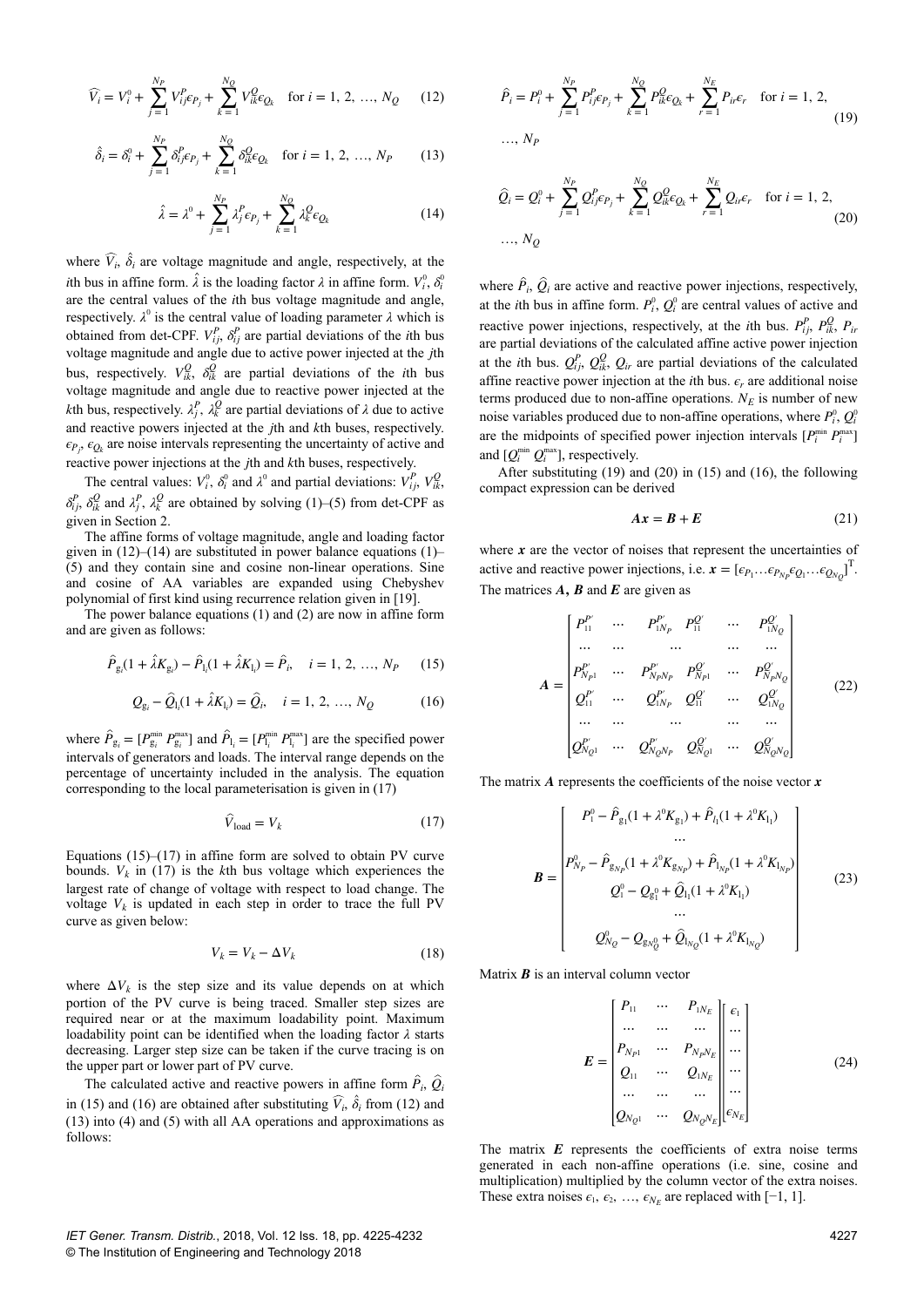

**Fig. 1** *Flowchart of AA-CPF to compute PV curves*

Equation (21) can be further simplified as

$$
Ax = C \tag{25}
$$

The initial values of all noises in *x* are [−1, 1]. The noise vector *x* can be contracted so as to satisfy (25). This can be formulated as a dual optimisation problem to obtain the optimised upper and lower bounds of *x*. This is a simple 'Linear Programming Problem' and is solved as follows.

Equation (26) is solved to find the optimised (minimised) value of upper bounds of *x*

$$
\min_{\epsilon_{P_j}, \epsilon_{Q_k}} \left( \sum_{j=1}^{N_P} \epsilon_{P_j} + \sum_{k=1}^{N_Q} \epsilon_{Q_k} \right)
$$
\n
$$
\text{for} \quad j = 1, ..., N_P \quad \text{and} \quad k = 1, ..., N_Q
$$
\n
$$
\text{s.t.:} \quad -1 \le \epsilon_{P_j}, \ \epsilon_{Q_k} \le 1 \tag{26}
$$
\n
$$
\inf(C_i) \le \sum_{j=1}^{N_P} A_{ij} \epsilon_{P_j} + \sum_{k=1}^{N_Q} A_{ik} \epsilon_{Q_k} \le \sup(C_i)
$$
\n
$$
\text{for} \quad i = 1, 2, ..., N_P + N_Q
$$

Equation (27) is used to get the optimised (maximised) value of lower bounds of *x*

$$
\max_{\epsilon_{P_j}, \epsilon_{Q_k}} \left( \sum_{j=1}^{N_P} \epsilon_{P_j} + \sum_{k=1}^{N_Q} \epsilon_{Q_k} \right)
$$
\n
$$
\text{for } j = 1, ..., N_P \text{ and } k = 1, ..., N_Q
$$
\n
$$
\text{s.t.: } -1 \le \epsilon_{P_j}, \epsilon_{Q_k} \le 1 \tag{27}
$$
\n
$$
\inf(C_i) \le \sum_{j=1}^{N_P} A_{ij} \epsilon_{P_j} + \sum_{k=1}^{N_Q} A_{ik} \epsilon_{Q_k} \le \sup(C_i)
$$
\n
$$
\text{for } i = 1, 2, ..., N_P + N_Q
$$

The optimised noise vector  $\mathbf{x}_{opt} = [x_{min} \ x_{max}]$  after solving (26) and (27) is substituted in (14) to get the upper and lower bounds of the loading parameter *λ*. The load bus voltage at which PV curve to be drawn is decreased step-by-step, and at each step the bounds of *λ* can be obtained by solving (26) and (27) and PV curve bounds can be plotted. The procedure of AA-CPF is given in the flowchart as shown in Fig. 1.

#### *3.3 Limitations of AA-CPF with existing AA multiplication*

Multiplication of AA variables is a non-affine operation which needs an affine approximation. Multiplication is the most commonly used non-affine operation, which needs a better approximation.

The main drawbacks of the existing AA multiplication are:

- i. Multiplication of any two AA variables results in an additional noise (uncertainty) term. Large systems analyses need to handle many of these extra noise terms due to a large number of multiplication operations. Especially, Chebyshev approximation of sine and cosine functions are the polynomials of the AA variables, where a large number of AA multiplications are needed which leads to even more additional noise terms.
- ii. In the affine approximation given in (11), the last term represents the lumped uncertainty due to all the quadratic terms resulting from the multiplication, i.e.  $(\epsilon_1 \epsilon_2, \ldots, \epsilon_1 \epsilon_n, \epsilon_1^2, \ldots, \epsilon_n^2)$ . The effect of all these quadratic noise terms is being neglected.
- iii. The effect of additional noise term is not included in the objective function in the linear programming problem of the optimisation part. The extra noise term generated in AA multiplication is being neglected as a variable and it is assumed to be  $[-1, 1]$  in matrix *E* from (24) which is not a good approximation and results in overestimation.

## **4modAA-based CPF**

To overcome the limitations with conventional AA operations especially multiplication, a modAA-based CPF (modAA-CPF) is proposed in the present work which uses the modAA multiplication introduced in [17].

#### *4.1 modAA multiplication*

In modAA multiplication [17], a new way of affine approximation of multiplication was introduced which is also conservative and always encloses the true bounds of  $\hat{w}$ . In [17], the lumped uncertainty term is distributed proportionally across the existing noise terms to avoid the extra noise term in each multiplication operation and to achieve tighter bounds as given below.

In modAA, multiplication of two generalised AA variables  $\hat{u} = (u_0 + \sum_{i=1}^n u_i \epsilon_i)$  and  $\hat{v} = (v_0 + \sum_{i=1}^n v_i \epsilon_i)$  is given as follows:

$$
\widehat{w} = \widehat{u} \times \widehat{v} = w_0 + \sum_{i=1}^{n} w_i \left[ 1 + \frac{w_i}{\sum_{i=1}^{n} |w_i|} R(\widehat{u}) R(\widehat{v}) \right] \epsilon_i \tag{28}
$$

where  $w_0 = u_0 \times v_0$  and  $w_i = (u_0 \times v_i + v_0 \times u_i)$ . The last term of AA multiplication given in (11) is now avoided in (28) of modAA and the quadratic noise terms are proportionally distributed among existing noise terms.

4228 *IET Gener. Transm. Distrib.*, 2018, Vol. 12 Iss. 18, pp. 4225-4232 © The Institution of Engineering and Technology 2018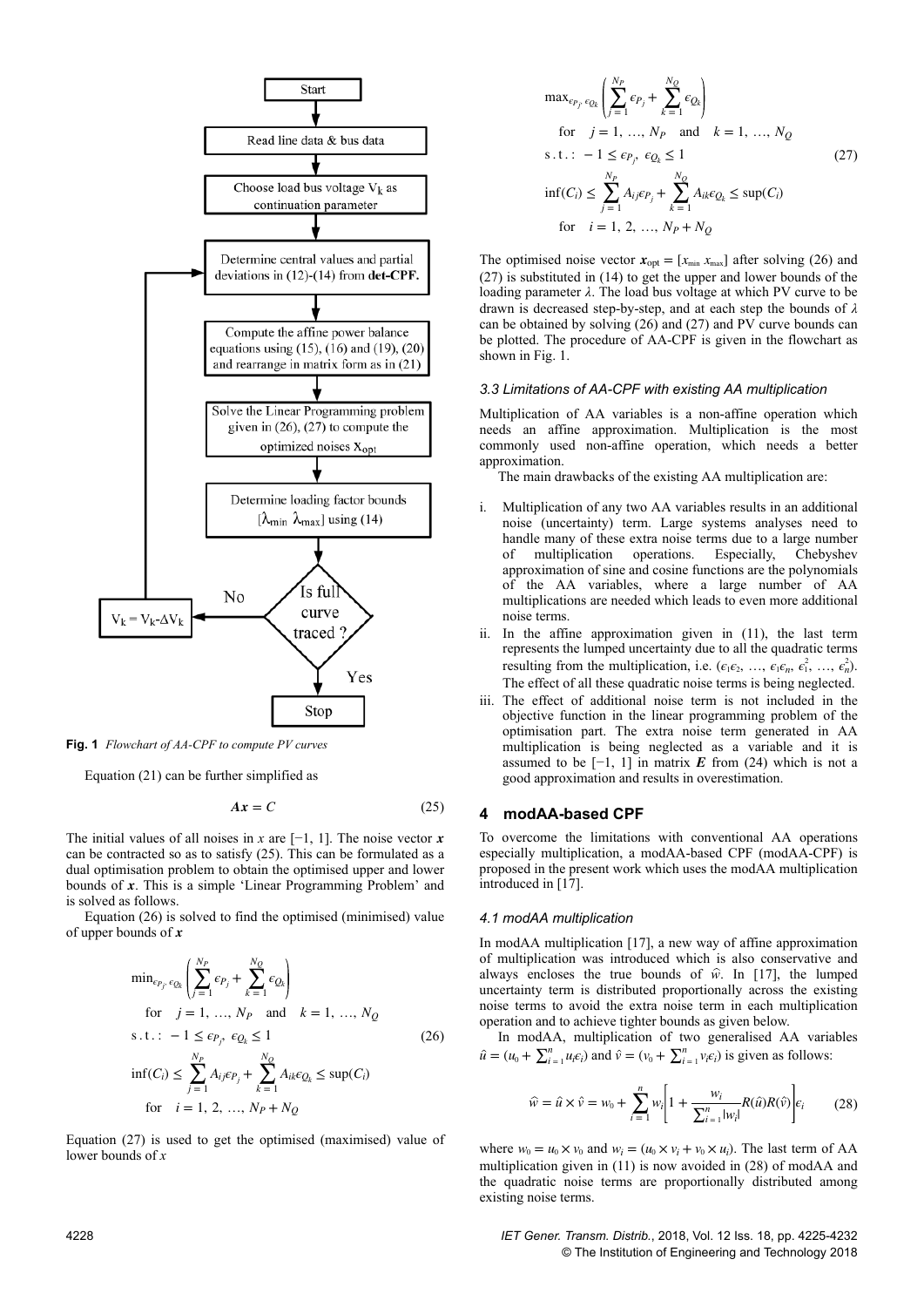

**Fig. 2** *Single line diagram of 5-bus system*

#### *4.2 PV curve computation using modAA-CPF*

In modAA-CPF, the affine forms of power balance equations are as follows:

$$
\hat{P}_{g_i}(1 + \hat{\lambda}K_{g_i}) - \hat{P}_{l_i}(1 + \hat{\lambda}K_{l_i}) = \hat{P}_i^{\text{modAA}}, \quad i = 1, 2, ..., N_P \quad (29)
$$

$$
Q_{g_i} - \hat{Q}_{l_i}(1 + \hat{\lambda}K_{l_i}) = \hat{Q}_i^{\text{modAA}}, \quad i = 1, 2, ..., N_Q
$$
 (30)

Equations (29) and (30) along with parameterisation (17) are solved to obtain PV curve bounds through modAA-CPF.

The affine form bus voltage magnitude and angle is given in (12) and (13) are substituted in (4) and (5) with modAA multiplication given in (28). The calculated active and reactive power affine forms in modAA-CPF  $\hat{P}_i^{\text{modAA}}$ ,  $\hat{Q}_i^{\text{modAA}}$  are given as follows:

$$
\hat{P}_{i}^{\text{modAA}} = P_{i}^{0} + \sum_{m=1}^{N_{P}} \mathcal{P}_{im}^{P} \epsilon_{P_{m}} + \sum_{n=1}^{N_{Q}} \mathcal{P}_{in}^{Q} \epsilon_{Q_{n}}, \text{ for } i = 1, 2,
$$
\n
$$
\dots, N_{P}
$$
\n(31)

$$
\hat{Q}_{i}^{\text{modAA}} = Q_{i}^{0} + \sum_{m=1}^{N_{P}} \mathcal{Q}_{im}^{P} c_{P_{m}} + \sum_{n=1}^{N_{Q}} \mathcal{Q}_{in}^{Q} c_{Q_{n}}, \quad \text{for } i = 1, 2, ...,
$$
\n(32)

Substituting (31) and (32) into (29) and (30), the following expression can be derived

$$
Mx = B \tag{33}
$$

where

$$
M = \begin{bmatrix} \mathcal{P}_{11}^{P'} & \cdots & \mathcal{P}_{1N_{P}}^{P'} & \mathcal{P}_{11}^{Q'} & \cdots & \mathcal{P}_{1N_{Q}}^{Q'} \\ \cdots & \cdots & \cdots & \cdots & \cdots & \cdots \\ \mathcal{P}_{N_{P1}}^{P'} & \cdots & \mathcal{P}_{N_{P}N_{P}}^{P'} & \mathcal{P}_{N_{P1}}^{Q'} & \cdots & \mathcal{P}_{N_{P}N_{Q}}^{Q'} \\ \phi_{11}^{P'} & \cdots & \phi_{1N_{P}}^{P'} & \phi_{11}^{Q'} & \cdots & \phi_{1N_{Q}}^{Q'} \\ \cdots & \cdots & \cdots & \cdots & \cdots & \cdots \\ \phi_{N_{Q1}}^{P'} & \cdots & \phi_{N_{Q}N_{P}}^{P'} & \phi_{N_{Q1}}^{Q'} & \cdots & \phi_{N_{Q}N_{Q}}^{Q'} \end{bmatrix}
$$
(34)

Matrix  $\bf{B}$  in (33) is the same as in (21). There are no additional noises generated in (31) and (32) due to the incorporation of modAA multiplication. The additional matrix *E* as in (21) is eliminated in (33), as all the quadratic noise terms are adjusted in the existing noise coefficients leading to tighter solution bounds.

Similar to AA-CPF described in Section 3, the noise vector *x* can be contracted by solving the dual optimisation problem using linear programming as given in (26) and (27) so as to satisfy (33). The initial values of noise vector *x* bounds from  $[-1, 1]$  are tightened to optimised noise vector  $\mathbf{x}_{opt}^{\text{modAA}} = [x_{min}^{\text{modAA}} \ x_{max}^{\text{modAA}}]$ . The optimised noise vector  $\mathbf{x}_{opt}^{\text{modAA}}$  is substituted in (14) to get  $\lambda$  bounds

*IET Gener. Transm. Distrib.*, 2018, Vol. 12 Iss. 18, pp. 4225-4232 © The Institution of Engineering and Technology 2018

at each step and PV curves are plotted. The procedure of modAA-CPF to draw PV curve bounds is similar to the flowchart given in Fig. 1.

### **5Simulation results**

The proposed modAA-CPF considering uncertainty in active and reactive power injections at buses is tested on the 5-bus system [20], IEEE 57 [21], European 1354 [22] and Polish 2383 [22] bus systems. PV curve bounds obtained from the proposed modAA-CPF are compared with those obtained from AA-CPF [16] and MC-CPF [7]. The bounds obtained from MC simulations are the most accurate bounds compared with any other method since it considers a large number of samples of loads and generations to arrive at a solution. Hence, the PV curve bounds obtained from MC-CPF is assumed to be the true solution and is used as a benchmark to compare and to show the validity of the proposed modAA-CPF. An accuracy index (AI) is defined as follows:

$$
AI = \frac{(ML_{\text{upper}}^{MC} - ML_{\text{lower}}^{MC})}{(ML_{\text{upper}}^{AA} - ML_{\text{lower}}^{AA})} \times 100\% \tag{35}
$$

where  $ML_{\text{upper}}^{\text{MC}}$ ,  $ML_{\text{lower}}^{\text{MC}}$  are the upper and lower bounds of maximum loadability in MW obtained from MC-CPF.  $ML_{upper}^{AA}$ ,  $ML_{lower}^{AA}$  are the upper and lower bounds of maximum loadability in MW obtained from AA-CPF/modAA-CPF.

#### *5.1 5-Bus test system*

The bus and line data for the 5-bus system are given, along with a single line diagram in Fig. 2. The total load of the system is 440  MW. In MC-CPF, 5000 uniformly distributed random samples of active and reactive powers drawn at the load buses and active power generation at the generator buses with  $\pm 10$ ,  $\pm 20$  and  $\pm 30\%$ uncertainty are extracted as given below:

$$
P_{1, sample} = P_1^{\min} + (P_1^{\max} - P_1^{\min}) \times \text{rand}(n \text{sample}, 1)
$$
  
\n
$$
Q_{1, sample} = Q_1^{\min} + (Q_1^{\max} - Q_1^{\min}) \times \text{rand}(n \text{sample}, 1)
$$
  
\n
$$
P_{g, sample} = P_g^{\min} + (P_g^{\max} - P_g^{\min}) \times \text{rand}(n \text{sample}, 1)
$$
 (36)

where rand(*n*sample, 1) is the column vector of the *n*sample number of uniformly distributed values within the range of  $[0,1]$ . *P*l, sample, *Q*l, sample, *P*g, sample are uniformly distributed samples of load active, reactive and generator active powers of size '*n*sample' within the range  $[P_1^{\min} P_1^{\max}]$ ,  $[Q_1^{\min} Q_1^{\max}]$  and  $[P_g^{\min} P_g^{\max}]$ , respectively. det-CPF is applied 5000 times on each sample set of power generation and load and 5000 PV curves are drawn. The lower and upper bounds of PV curves are extracted and are shown in Fig. 3. For computation of PV curves using AA-CPF and modAA-CPF, the constants  $K_{g_i}$ ,  $K_{l_i}$  in (15) and (16) at all buses are assumed to be 1 in the present work.

Fig. 3 shows the PV curve bounds for 5-bus system obtained from MC-CPF, AA-CPF and the proposed modAA-CPF with  $\pm 20\%$  uncertainty in active and reactive power injections at all buses. From Fig. 3, it can be observed that the PV curve bounds obtained by the proposed modAA-CPF are closer to the bounds obtained from MC-CPF than that of AA-CPF.

Table 1 shows the maximum loadability/steady-state voltage stability limit intervals using MC-CPF, AA-CPF and the proposed modAA-CPF. In Table 1, it can be observed that the maximum loadability bounds obtained by the proposed modAA-CPF have tighter bounds as compared with AA-CPF. Table 2 gives the AI as given in (35) for both AA-CPF and the proposed modAA-CPF. It can be clearly observed from Table 2 that the proposed method is 8.1, 12.26 and 14.99% more accurate than AA-CPF for an uncertainty range of  $\pm 10$ ,  $\pm 20$  and  $\pm 30\%$ , respectively.

#### *5.2 IEEE 57-Bus system*

The proposed modAA-CPF is implemented on IEEE 57-bus system [21] which supplies a base load of 1250.8 MW. The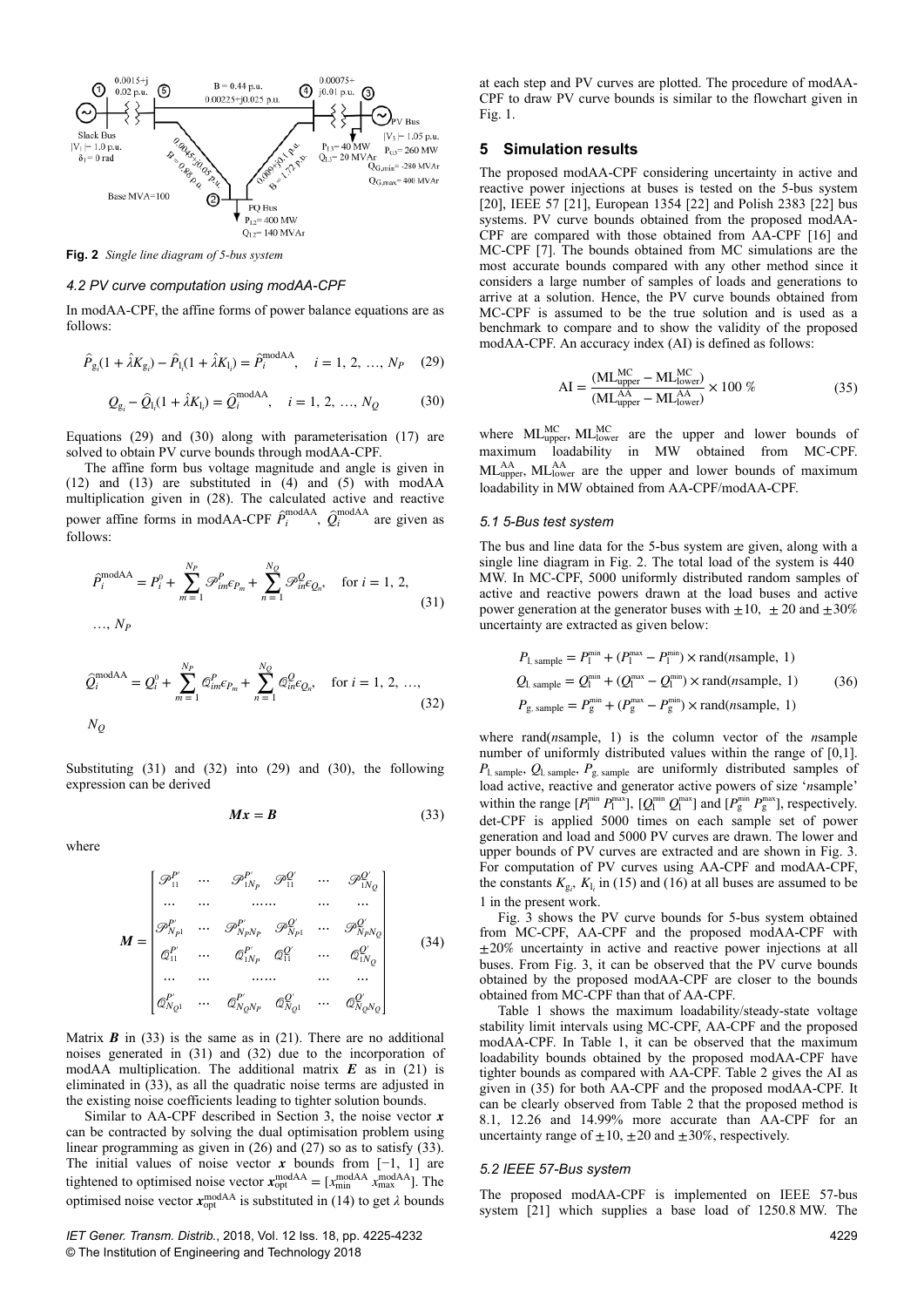

**Fig. 3** *PV curves for the 5-bus system at bus-2 for ±20% uncertainty*

| Maximum loadability intervals for 5-bus system<br>Table 1 |                                                                           |              |                 |  |
|-----------------------------------------------------------|---------------------------------------------------------------------------|--------------|-----------------|--|
|                                                           | Maximum loadability interval [ML <sub>min</sub> ML <sub>max</sub> ] in MW |              |                 |  |
| Method                                                    | ±10%                                                                      | ±20%         | $±30\%$         |  |
|                                                           | Uncertainty                                                               | Uncertainty  | Uncertainty     |  |
| MC-CPF [7]                                                | [830 1013.2]                                                              | [763.5 1139] | [703.36 1297.6] |  |
| proposed<br>modAA-CPF                                     | [827.6 1016.4]                                                            | [749.8 1164] | [689.04 1347.2] |  |
| AA-CPF [16]                                               | [820 1026]                                                                | [723 1202]   | [623.8 1412.8]  |  |

## **Table 2** AI for 5-bus system

| Method                                                        | ±10%          | ±20%         | ±30%         |
|---------------------------------------------------------------|---------------|--------------|--------------|
|                                                               | Uncertainty,  | Uncertainty, | Uncertainty, |
|                                                               | $\frac{0}{0}$ | %            | $\%$         |
| AA-CPF [16]                                                   | 88.93         | 78.39        | 75.3         |
| proposed modAA-<br><b>CPF</b>                                 | 97.03         | 90.65        | 90.29        |
| improvement in<br>accuracy with the<br>proposed modAA-<br>CPF | 8.1           | 12.26        | 14.99        |



**Fig. 4** *PV curves for the 57-bus system at bus-31 for ±20% uncertainty*

**Table 3** Maximum loadability intervals for 57-bus system

| Maximum loadability interval [ML <sub>min</sub> ML <sub>max</sub> ] in MW |                                    |                                |                               |  |  |
|---------------------------------------------------------------------------|------------------------------------|--------------------------------|-------------------------------|--|--|
| Method                                                                    | $±10\%$<br>Uncertainty             | ±20%<br>Uncertainty            | $±30\%$<br>Uncertainty        |  |  |
| MC-CPF [7]<br>proposed<br>modAA-CPF                                       | [10.432 11.617]<br>[10.315 11.663] | [10.03 12.15]<br>[9.783 12.37] | [9.575 12.731]<br>[9.0 13.16] |  |  |
| AA-CPF [16]                                                               | [10.243 11.781]                    | [9.463 12.8]                   | [8.23 14.08]                  |  |  |

| Table 4                                                       | AI for 57-bus system      |                           |                              |
|---------------------------------------------------------------|---------------------------|---------------------------|------------------------------|
| Method                                                        | ±10%<br>Uncertainty,<br>% | ±20%<br>Uncertainty,<br>% | $±30\%$<br>Uncertainty,<br>% |
| AA-CPF [16]                                                   | 77.05                     | 63.53                     | 53.95                        |
| proposed modAA-<br><b>CPF</b>                                 | 88.1                      | 81.95                     | 75.92                        |
| improvement in<br>accuracy with the<br>proposed modAA-<br>CPF | 11.05                     | 18.42                     | 21.97                        |



**Fig. 5** *PV curves for the 1354-bus system at bus-1285 for ±20% uncertainty*

**Table 5** Maximum loadability intervals for 1354-bus system

| Maximum loadability interval $[ML_{min} M L_{max}]$ in MW |                |               |                |  |
|-----------------------------------------------------------|----------------|---------------|----------------|--|
| Method                                                    | $±10\%$        | $±20\%$       | $±30\%$        |  |
|                                                           | Uncertainty    | Uncertainty   | Uncertainty    |  |
| <b>MC-CPF [7]</b>                                         | [98.1 115.25]  | [89.97 124.3] | [86.1 128.08]  |  |
| proposed<br>modAA-CPF                                     | [96.07 117.13] | [84.54 129.5] | [78.35 136.74] |  |
| AA-CPF [16]                                               | [94.6 118.72]  | [78.01 138.4] | [65.63 149.2]  |  |

constants  $K_{g_i}$ ,  $K_{l_i}$  in (15) and (16) at all buses are assumed to be 1. The procedure followed for MC-CPF is same as described for 5 bus test case. Fig. 4 shows the PV curve bounds obtained by the proposed modAA-CPF, AA-CPF [16] and MC-CPF [7] for an uncertainty of  $\pm 20\%$  in active and reactive power injections at all buses in the system. Table 3 gives the maximum loadability bounds obtained from the proposed modAA-CPF, AA-CPF and MC-CPF. Table 4 shows the AI as given in (35) for the proposed modAA-CPF and AA-CPF. From Tables 3 and 4, it is evident that the proposed method is 11.05, 18.42 and 21.97% more accurate than AA-CPF for an uncertainty range of  $\pm 10$ ,  $\pm 20$  and  $\pm 30\%$ , respectively.

# *5.3 1354-Bus test system*

The proposed method is tested on 1354 European system [22] which supplies a base load of 73,060 MW. The constants  $K_{\text{g}_i}$ ,  $K_{\text{l}_i}$  in (15), (16) at all buses are assumed to be 1. The MC-CPF procedure is the same as described in the 5-bus test system. Fig. 5 shows the PV curve bounds of 1354-bus system obtained by the proposed modAA-CPF, AA-CPF [16] and MC-CPF [7] for an uncertainty range of  $\pm 20\%$  in active and reactive power injections at all buses in the system. Table 5 gives the maximum loadability bounds obtained from the proposed modAA-CPF, AA-CPF and MC-CPF. Table 6 shows the AI as given in (35) for the proposed modAA-CPF and AA-CPF. From Tables 5 and 6, it is clearly observed that the proposed method is 10.33, 19.5 and 21.66% more accurate than AA-CPF for an uncertainty range of  $\pm 10$ ,  $\pm 20$  and  $\pm 30\%$ , respectively.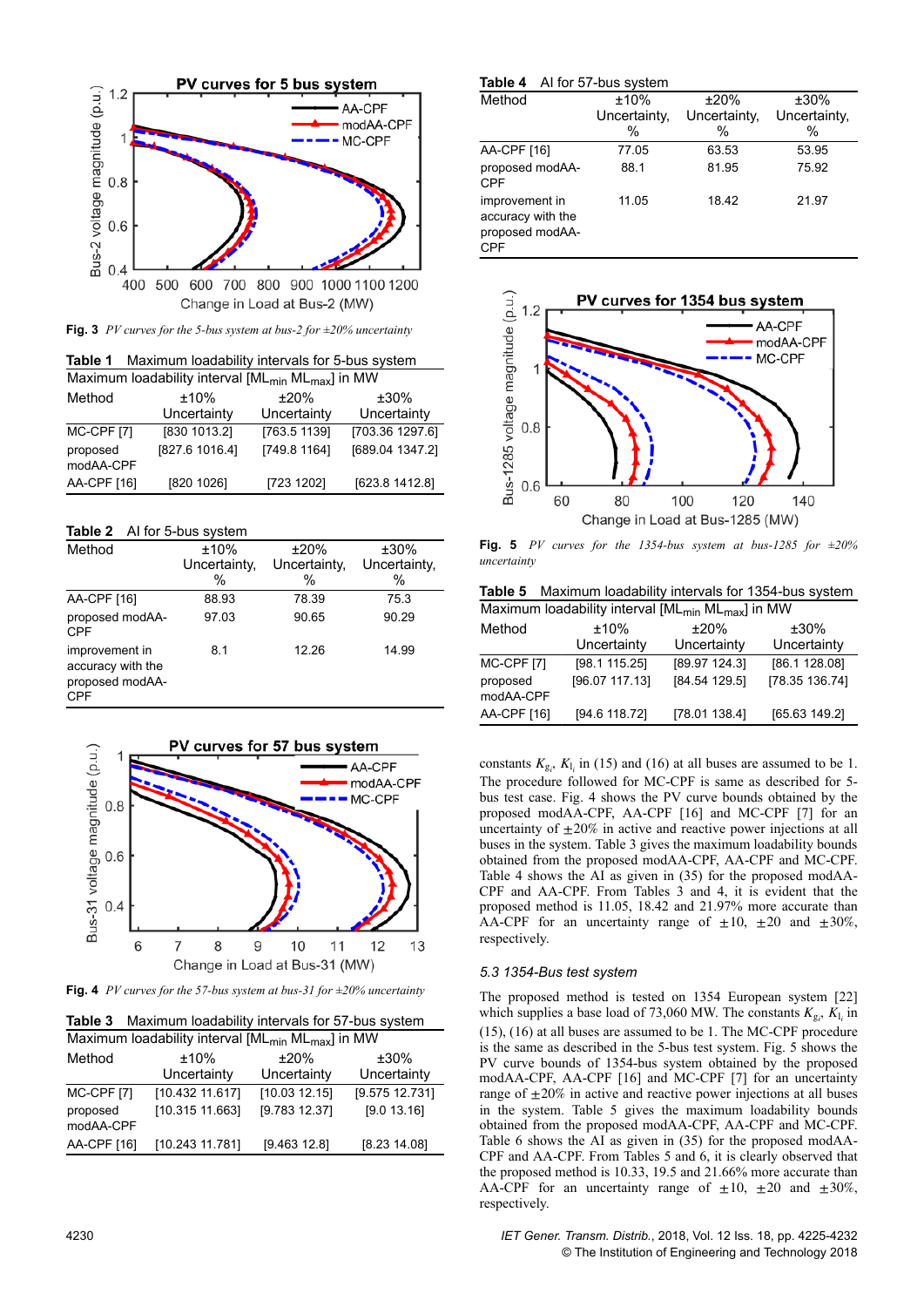| Table 6 |  | Al for 1354-bus system |  |
|---------|--|------------------------|--|
|---------|--|------------------------|--|

| Method                                                               | ±10%         | ±20%         | ±30%         |
|----------------------------------------------------------------------|--------------|--------------|--------------|
|                                                                      | Uncertainty, | Uncertainty, | Uncertainty, |
|                                                                      | %            | %            | %            |
| AA-CPF [16]                                                          | 71.1         | 56.85        | 50.23        |
| proposed modAA-<br><b>CPF</b>                                        | 81.43        | 76.35        | 71.896       |
| improvement in<br>accuracy with the<br>proposed modAA-<br><b>CPF</b> | 10.33        | 19.5         | 21.66        |



**Fig. 6** *PV curves for the 2383-bus system at bus-466 for ±20% uncertainty*

**Table 7** Maximum loadability intervals for 2383-bus system for ±20% uncertainty

| Maximum loadability interval $[ML_{min} ML_{max}]$ in MW |                 |                                |                |  |
|----------------------------------------------------------|-----------------|--------------------------------|----------------|--|
| Method                                                   | Normal          | Generator 131 Line 138-67      |                |  |
|                                                          | operation       | trip                           | trip           |  |
| MC-CPF [7]                                               | [12.367 14.931] | [10.962 15.463] [7.391 10.787] |                |  |
| proposed<br>modAA-CPF                                    | [11.338 15.760] | [8.678 17.252]                 | [5.35 12.465]  |  |
| AA-CPF [16]                                              | [10.298 16.88]  | [6.499 19.153]                 | [3.655 14.131] |  |

**Table 8** AI for 2383-bus system with ±20% uncertainty

| Method                                                    | Normal<br>operation, % | Generator<br>131 trip, % | Line<br>138-67<br>trip, % |
|-----------------------------------------------------------|------------------------|--------------------------|---------------------------|
| AA-CPF [16]                                               | 38.95                  | 35.57                    | 32.42                     |
| proposed modAA-CPF                                        | 57.98                  | 52.49                    | 47.73                     |
| improvement in<br>accuracy with the<br>proposed modAA-CPF | 19.03                  | 16.92                    | 15.31                     |

#### *5.4 2383-Bus system*

2383-Bus system [22] represents the portion of the Polish system which supplies a base load of 24,558 MW. Similar to the 5-Bus test system, the constants  $K_{g_i}$ ,  $K_{l_i}$  in (15) and (16) at all buses are taken as 1 for both AA-CPF and modAA-CPF. For MC-CPF, 5000 uniformly distributed random samples of load active and reactive powers and generator active powers at all buses with  $\pm 20\%$ uncertainty are extracted as given in (36). The upper and lower bounds of PV curves are extracted from 5000 solutions obtained from det-CPF and plotted as shown in Fig. 6.

Fig. 6 shows the PV curve bounds obtained from the proposed modAA-CPF, AA-CPF and MC-CPF for a 2383-bus system with  $±20\%$  uncertainty in active and reactive power injections at all buses. It can be clearly observed from Fig. 6 that the bounds obtained from the proposed modAA-CPF are tighter compared with that of AA-CPF.

*IET Gener. Transm. Distrib.*, 2018, Vol. 12 Iss. 18, pp. 4225-4232 © The Institution of Engineering and Technology 2018

The proposed modAA-CPF is also tested for two contingency cases on the 2383-Bus system. The worst contingency is of the line 138-67 tripping, which is the most heavily loaded line in the system and another contingency case is the generator trip which is connected to bus 131. The results are compared with AA-CPF and MC-CPF and are given in Table 7.

Table 7 shows the maximum loadability intervals obtained from the proposed modAA-CPF, AA-CPF and MC-CPF under the normal operating condition, generator 131 and line 138-67 trip conditions for 2383-bus system with  $\pm 20\%$  uncertainty. From Table 7, it can be observed that the proposed modAA-CPF gives tighter bounds as compared with AA-CPF. Table 8 gives the AI for AA-CPF and the proposed modAA-CPF for an uncertainty of  $\pm 20\%$  and it is observed that the proposed modAA-CPF is 19.03, 16.92 and 15.31% more accurate than AA-CPF under the normal operating condition, generator 131 open and line 138-67 open conditions, respectively. There is a significant improvement in accuracy with the proposed modAA-CPF method under normal conditions and contingency cases as well.

# **6** Conclusion

A modAA-based CPF analysis is proposed in this paper to compute PV curve bounds under uncertainties associated with active and reactive power injections at buses in the system. The proposed method has an advantage of obtaining tighter PV curve bounds with the use of modAA multiplication which reduces the overestimation of solution bounds caused by the existing AA multiplication. The proposed modAA-CPF is tested on 5-bus test case, IEEE 57, European 1354 and Polish 2383-bus systems. The results obtained by the proposed modAA-CPF method are compared with MC simulations based on MC-CPF and AA-based AA-CPF. From simulation results, it is observed clearly that the proposed modAA-CPF gives tighter PV curve bounds and there is a significant improvement in accuracy as compared with AA-CPF.

## **7Acknowledgment**

The authors would like to acknowledge the financial support given by Department of Science and Technology, Government of India for the project Indo-UK clean energy research initiative.

### **8References**

- [1] 'Voltage stability assessment: concepts, practices and tools', IEEE/PES Power System Stability Subcommittee, Technical Report, August 2002
- [2] Ajjarapu, V., Christy, C.: 'The continuation power flow: a tool for steady state voltage stability analysis', *IEEE Trans. Power Syst.*, 1992, **7**, (1), pp. 416–423 [3] Chiang, H.-D., Flueck, A.J., Shah, K.S.*, et al.*: 'CPFLOW: a practical tool for
- tracing power system steady-state stationary behavior due to load and generation variations', *IEEE Trans. Power Syst.*, 1995, **10**, (2), pp. 623–634
- [4] Neto, A.B., Alves, D.A.: 'Improved geometric parameterisation techniques for continuation power flow', *IET Gener. Transm. Distrib.*, 2010, **4**, (12), pp. 1349–1359
- [5] Ju, Y., Wu, W., Zhang, B.*, et al.*: 'Continuation power flow based on a novel local geometric parameterisation approach', *IET Gener. Transm. Distrib.*, 2014, **8**, (5), pp. 811–818
- [6] Mehta, D., Nguyen, H.D., Turitsyn, K.: 'Numerical polynomial homotopy continuation method to locate all the power flow solutions', *IET Gener. Transm. Distrib.*, 2016, **10**, (12), pp. 2972–2980
- [7] da Silva, A.L., Coutinho, I., de Souza, A.Z.*, et al.*: 'Voltage collapse risk assessment', *Electr. Power Syst. Res.*, 2000, **54**, (3), pp. 221–227
- [8] Rodrigues, A., Prada, R., Da Guia da Silva, M.: 'Voltage stability probabilistic assessment in composite systems: modeling unsolvability and controllability loss', *IEEE Trans. Power Syst.*, 2010, **25**, (3), pp. 1575–1588
- [9] Chun-Lien, S., Chan-Nan, L.: 'Two-point estimate method for quantifying transfer capability uncertainty', *IEEE Trans. Power Syst.*, 2005, **20**, (2), pp. 573–579
- [10] Zhang, J., Dobson, I., Alvarado, F.L.: 'Quantifying transmission reliability margin', *Int. J. Electr. Power Energy Syst.*, 2004, **26**, (9), pp. 697–702
- [11] Greene, S., Dobson, S.G., Alvarado, F.: 'Sensitivity of the loading margin to voltage collapse with respect to arbitrary parameters', *IEEE Trans. Power Syst.*, 1997, **12**, (1), pp. 262–272
- [12] Greene, S., Dobson, S.G., Alvarado, F.: 'Sensitivity of transfer capability margins with a fast formula', *IEEE Trans. Power Syst.*, 2002, **17**, (1), pp. 34– 40
- [13] Senthil Kumar, S., Ajay-D-Vimal, R.P.: 'Fuzzy logic based stability index power system voltage stability enhancement', *Int. J. Comput. Electr. Eng.*, 2010, **2**, (1), pp. 24–31